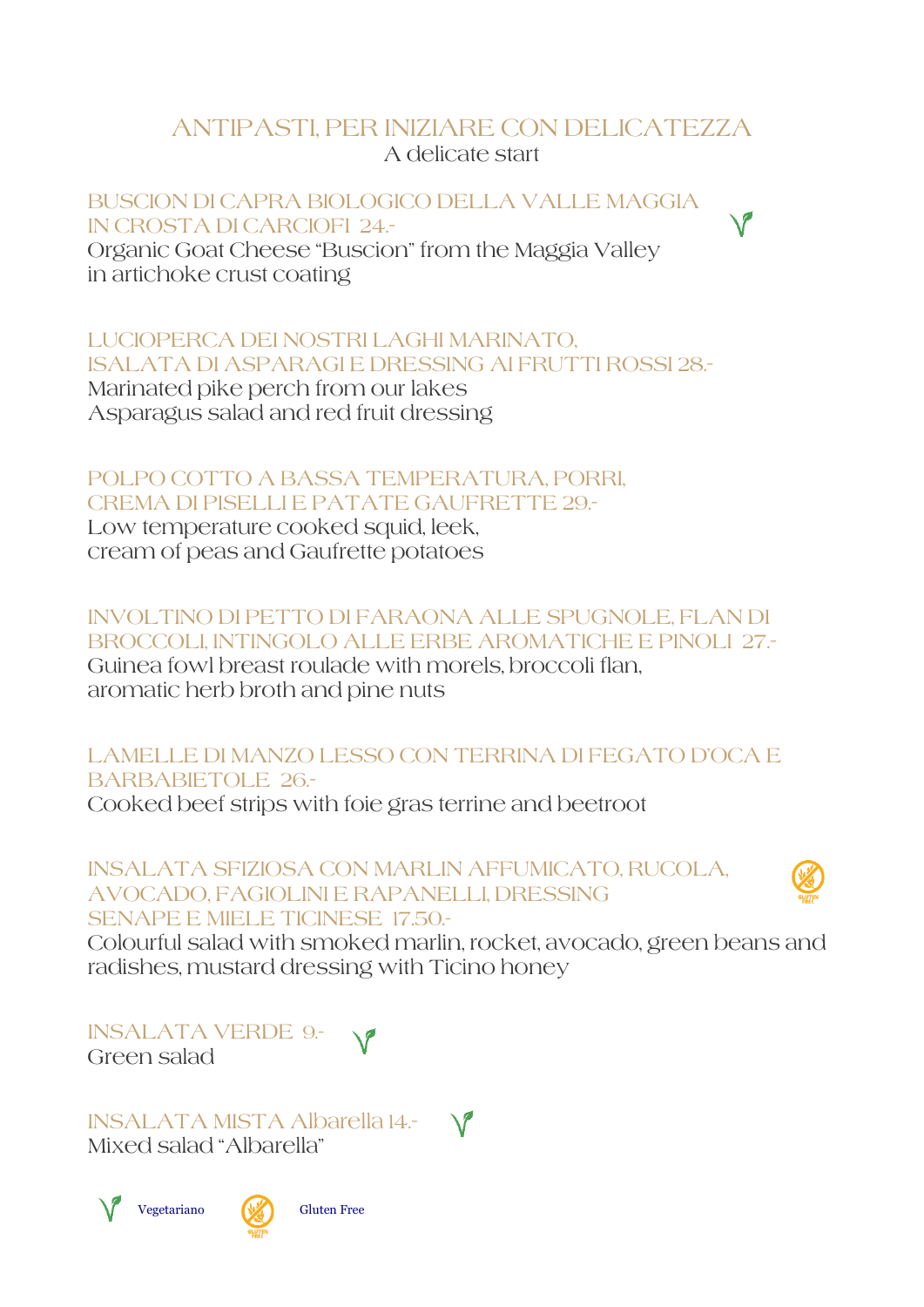### PRIMI PIATTI E ZUPPE First Courses

RISOTTO CARNAROLI MANTECATO AGLI ASPARAGI E RICOTTA 17.- / 24.- Carnaroli Risotto with asparagus and Ricotta

PASTA INTEGRALE FATTA IN CASA AL RAGU BIANCO A COTTURA LENTA 18.- / .26.-

Homemade wholegrain pasta with slow-cooked white meat ragout

GNOCCHI DI PATATE ALLO ZAFFERANO, BRODETTO DI PESCE CON CALAMARETTI E POMODORINI CANDITI 19.- / 27.- Potato Gnocchi with saffron, fish broth with baby squid and candied cherry tomatoes



AGNOLOTTI RIPIENI DI BRANZINO E CARCIOFI, SALSA AL VINO BIANCO PROFUMATA AGLI AGRUMI 21.- / 29.-

Agnolotti stuffed with sea bass and artichokes, white wine sauce perfumed with citrus fruits

VELLUTATA DI ASPARAGI, PECATRICE AL VAPORE CHIPS DI POLENTA CROCCANTE 24.-

Creamy asparagus soup with steamed anglerfish, crispy Polenta chips





Vegetariano (**W)** Gluten Free